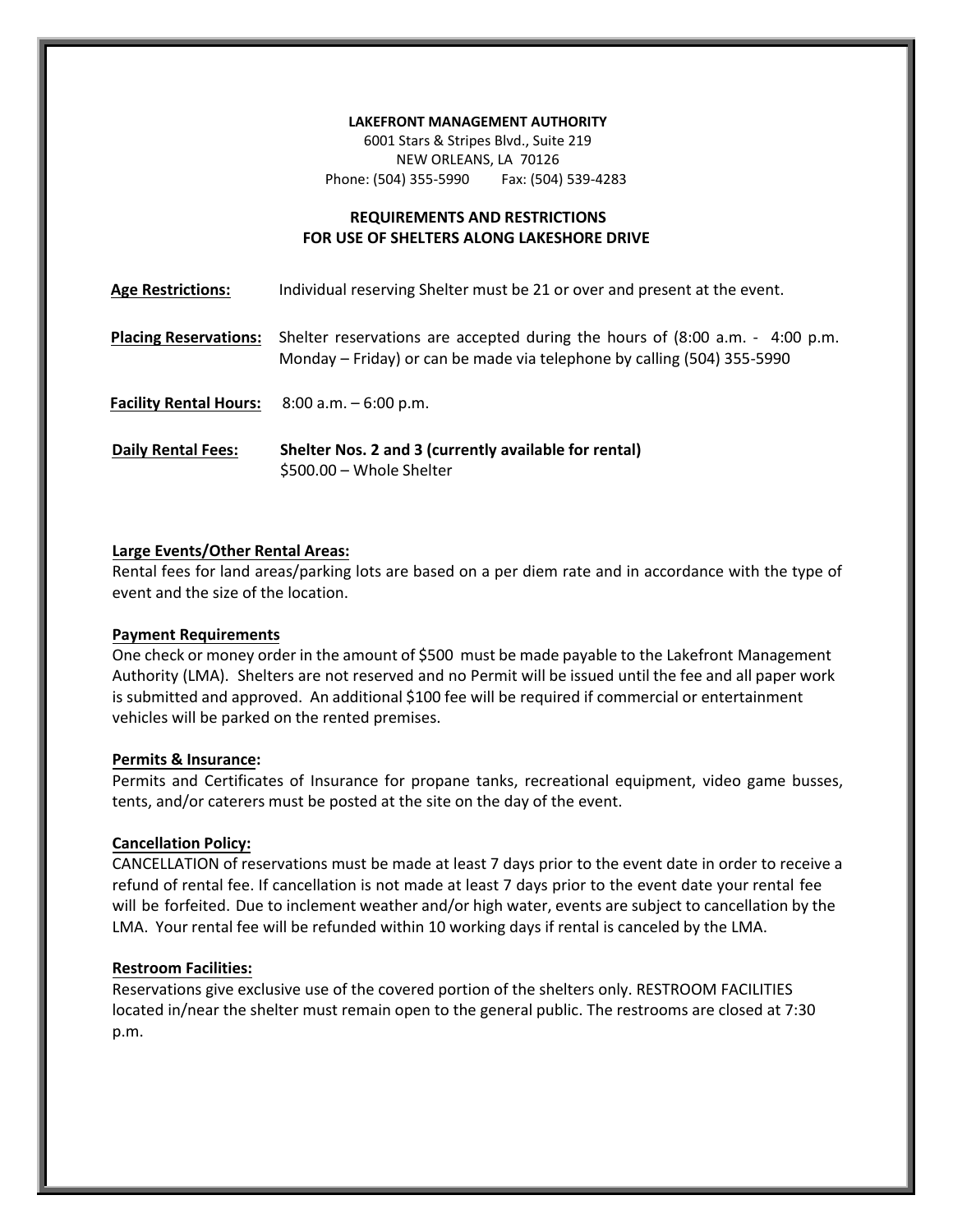## **Electrical/Water Supply:**

There is currently access to electrical outlets and outdoor water spigot at Shelter Nos. 2 & 3.

## **Musical Restrictions:**

Music must be kept a level not to exceed 80 decibels from a distance of 50 feet, per City of New Orleans Noise Ordinance Section 66-203, Paragraph 3. **KARAOKE, DJ, LARGE SOUND SYSTEMS AND LIVE MUSIC ARE STRICTLY PROHIBITED.** The Orleans Levee District Police have the authority to enforce the noise ordinance and discontinue music for the duration of the event in accordance with these restrictions.

#### **Special Entertainment:**

**LIVE PONIES, BASEBALL and GOLF ACTIVITIES, GENERATORS, WATERSLIDES, BOUNCY HOUSES, SWIMMING POOLS AND ROCKWALLS ARE PROHIBITED ON LEVEE BOARD PROPERTY.** 

#### **Barbecue/Cooking Restrictions:**

There are no barbecue pits on Lakefront grounds, but you are welcomed to bring your own. Charcoal must be contained in a pit and disposed in a metal trash receptacle after all heat has been extinguished. Charcoal must never be placed directly on the ground. Boiling crawfish is permitted; however, **NO COOKING or B-B-Q IS PERMITTED UNDERNEATH the SHELTER or PAVILION ROOF.** 

#### **Decorations:**

Nothing is to be painted, nailed, tacked, glued or stapled to any table, tree or building structure. All signage and/or decoration must be removed at the end of the event.

## **Permit:**

The LMA Permit will be displayed at the shelter site at least 24 hours prior to the event.

## **Police Detail:**

Should you desire police detail at your event, please contact Orleans Levee District Police Dept. - Lt. Bruno Mason at (504) 283-9800 or (504) 259-9816. Minimum police detail of four (4) hours is required.

## **Hold Harmless Agreement & Permit Agreement:**

A Hold Harmless Indemnification Agreement and an approved Permit Agreement are required for all events.

#### **Religious Organizations:**

May be allowed to conduct services before 7:00 a.m. and set up seats in lakefront areas by permit only.

## **NOTE:\* SELLING OF ALCOHOLIC BEVERAGE, DRINKS, FOOD, CRAFTS, GOODS, ETC. ARE PROHIBITED**

## **\* COMMERCIAL ACTIVITY IS PROHIBITED \*JUVENILE CURFEW WILL BE ENFORCED \*TENTS MUST BE VISIBLE FROM ALL SIDES and MUST NOT STAKE INTO THE GROUND.**